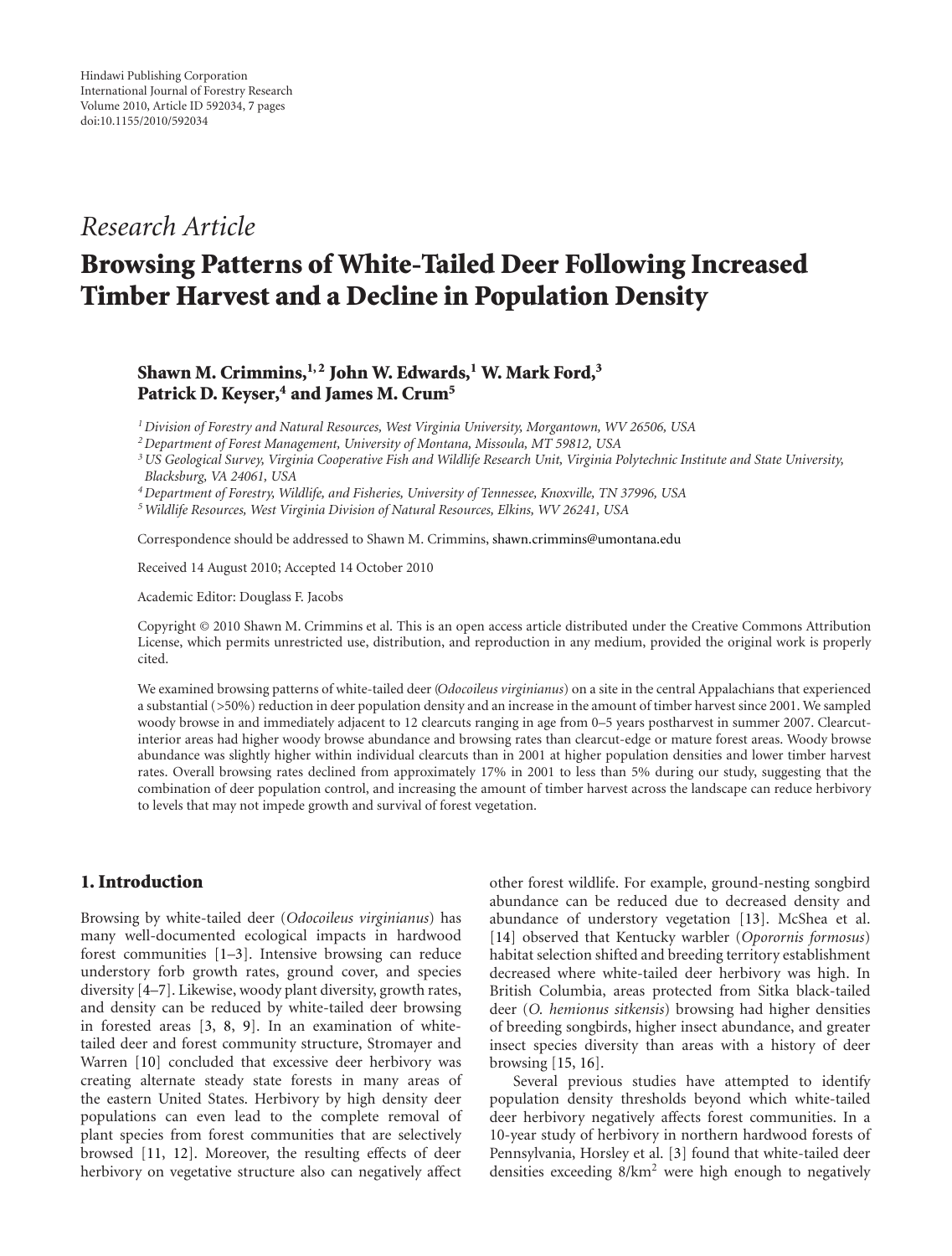impact forest vegetation and affect successional dynamics and suggested that high historical densities  $(12-23/km^2)$ led to vegetation communities with low species diversity. Likewise, deCalesta [2] found a density threshold between 7.9/km2 and 14.9/km<sup>2</sup> above which richness and abundance of woody plant species were substantially reduced. However, such studies have typically occurred in relatively small enclosures and have not examined herbivory patterns of free-ranging white-tailed deer populations. The browsing patterns observed in such small-scale and highly controlled studies may not be representative of patterns exhibited in free-ranging populations, where resource competition and availability could vary substantially. Additionally, these studies could not assess the potential effects of landscapelevel changes in habitat structure or resource distribution, owing to their small spatial scale. Marquis et al. [17] suggested that increases in the amount of timber harvest across the landscape can buffer the impacts of herbivory from abundant white-tailed deer populations, but such effects are difficult to assess in small-scale studies conducted in enclosures such as those of deCalesta [2] and Horsley et al. [3].

In areas where white-tailed deer are considered overabundant a common management objective is to reduce population densities to minimize negative effects of herbivory on forest plant communities or other ecosystem components [4]. However, very little information exists on the browsing patterns of free-ranging white-tailed deer herds at low population densities (e.g., *<*5/km2). In the eastern United States, most contemporary studies assessing browsing patterns of free-ranging white-tailed deer have occurred in areas where deer population densities exceed the thresholds beyond which herbivory can limit the growth of forest vegetation [2, 3, 18, 19]. These studies have also failed to account for changes in landscape and habitat structure that might be expected to occur in areas with sustained timber harvest. To date, no studies have provided comparative information on browsing rates of free-ranging populations in response to density reduction or changes in the amount of timber harvest across the landscape. Alverson et al. [4] suggested that deer densities *<*4/km<sup>2</sup> are necessary to maintain plant diversity in northern hardwood or mixed-forest systems. However, they acknowledge that there is limited empirical support for this argument and that research on such populations is necessary to determine if or where thresholds of deer density exist with respect to browsing rates. Understanding browsing patterns of free-ranging white-tailed deer herds at varying population densities, particularly at low densities, is thus critical for effective forest management [18, 20, 21]. Our objective was to examine the availability and use of woody browse species in and adjacent to regenerating clearcuts (0–5 years post harvest) in an area that recently experienced a substantial decline in white-tailed deer densities and a concomitant increase in the amount of timber harvest. We hypothesized that, because either a reduction in population density or an increase in the amount of early successional area would lead to decreased browsing pressure, the combination of the two would result in substantially lower browsing rates than previously found on our study site when population

densities were approximately three times higher and the amount of early successional area across the landscape was lower.

#### **2. Materials and Methods**

*2.1. Study Area.* We examined browse use and availability on the MeadWestvaco Wildlife and Ecosystem Research Forest (MWERF) in central Randolph County, West Virginia during the summer of 2007. The 3,260-ha MWERF occurs in the Unglaciated Allegheny Mountain and Plateau physiographic province [22] and ranges in elevation from approximately 700 to 1200 meters. The MWERF is characterized by steep slopes, broad ridge-tops and narrow valleys with small, highgradient headwater streams. Average annual precipitation on the site ranges from 170 to 190 cm with an average snowfall *>*300 cm/year. The MWERF was originally harvested in the early 1900's and is comprised primarily of second-growth northern hardwood forests [23]. Forest communities of the MWERF were dominated by red maple (*Acer rubrum*), sugar maple (*Acer saccharum*), yellow-poplar (*Liriodendron tulipifera*), and black cherry (*Prunus serotina*). Other common associates included northern red oak (*Quercus rubra*), yellow birch (*Betula allegheniensis*), American beech (*Fagus grandifolia*), Fraser magnolia (*Magnolia fraseri*), and American basswood (*Tilia americana*). Highest elevations contained red spruce (*Picea rubens*) and eastern hemlock (*Tsuga canadensis*) communities. Throughout much of the area, the understory is dominated by greenbrier (*Smilax* spp.) and mountain laurel (*Kalmia latifolia*), with dense rosebay rhododendron (*Rhododendron maximum*) prevalent along riparian areas. Since 2000, more than 500 ha of forest have been harvested on the MWERF, with 75% using clearcutting for harvest and regeneration, and the remaining 25% in deferment and marked-selection harvests. Even-aged harvests have averaged 15 ha in size since the mid-1990's.

*2.2. Changes in Population Density and Landscape Structure.* We used a distance sampling approach to estimate whitetailed deer population densities on the MWERF [24]. We conducted four population surveys between October 2005 and October 2007 along a predetermined 35 km survey route that provided adequate spatial coverage of the study site. Population density estimates from individual surveys ranged from 1.2/km2 (95% CI 0.4–4.1) to 2.6/km<sup>2</sup> (95% CI 1.1–5.7). Similar methods were used during four surveys conducted between August 2000 and May 2001 [25]. Density estimates from these previous surveys ranged from 8.3/km<sup>2</sup> (95% CI 6.8–10.0) to 10.7/km<sup>2</sup> (95% CI 8.2–13.8) [25], representing a decrease in population density of *>*50%. This decrease in population density is primarily the result of research activities, which led to the removal of 100 animals between 2002 and the time of our study ([26] S. Crimmins unpublished data). Additionally, increases in predator populations throughout the region may have limited deer recruitment, as both coyotes (*Canis latrans*) and black bears (*Ursus americanus*) are known to prey upon deer neonates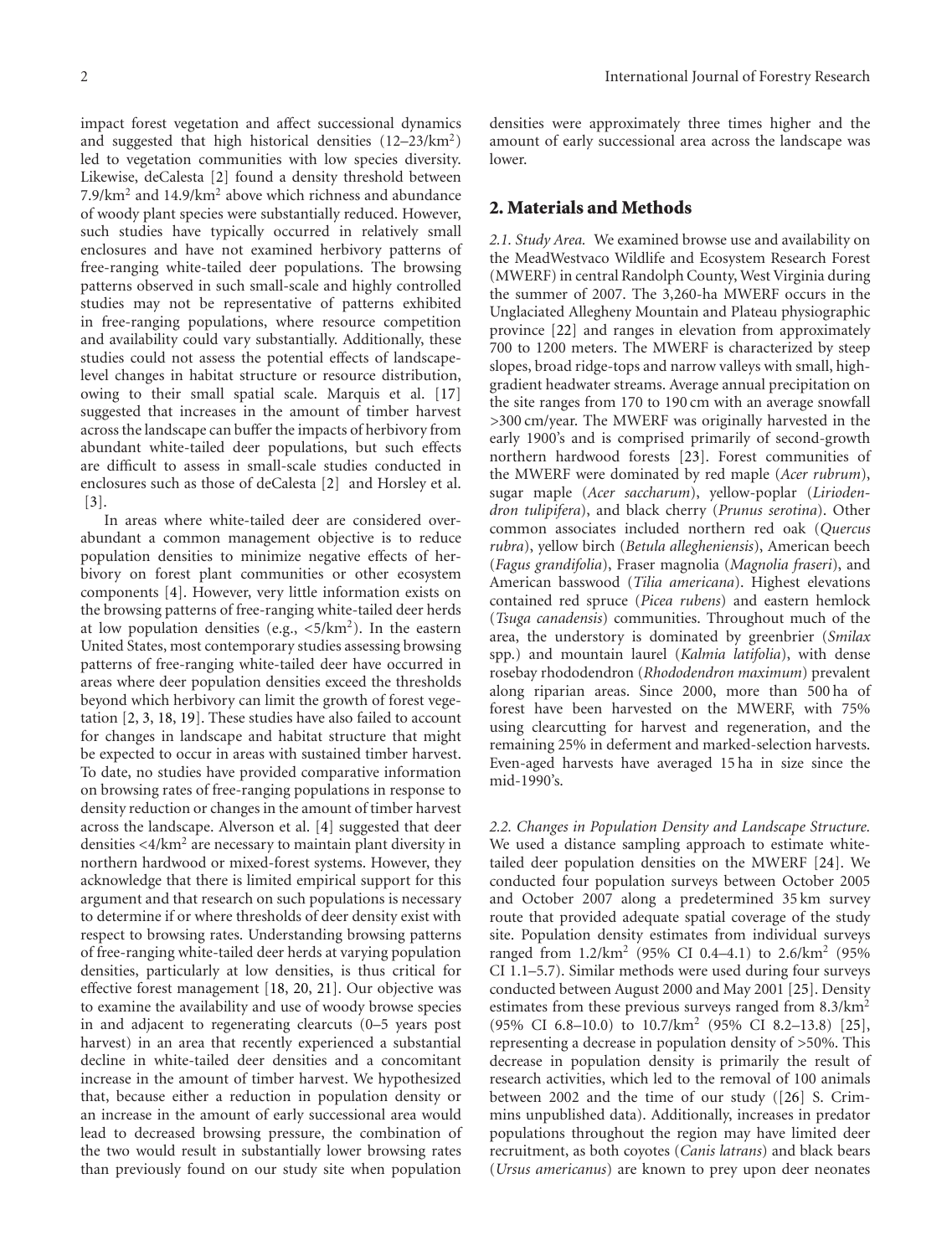in the region [27]. This combination of factors appears to have caused substantial declines in population density observed between 2001 and the time of our study and provided a unique opportunity to assess the potential effects of population decline on herbivory patterns in a retrospective manner. A study of herbivory patterns on the MWERF also was conducted in 2001 [19], providing comparative data for browsing rates at high population densities. Additionally, approximately 7% of the study site comprised clearcuts 0– 5 years postharvest in 2001, which increased to *>*12% at the time of our study. Herbivory studies conducted between 2002 and 2004 provide additional comparative data on browsing rates [26, 28].

*2.3. Data Collection.* We selected 12 clearcuts ranging in age from 0–5 years post-harvest to examine availability and use of woody browse by white-tailed deer in summer 2007. Clearcuts were randomly selected from across the study area. We defined age classes based on the number of complete growing seasons (years) since harvest [19]. Using methods similar to those from other studies of white-tailed deer herbivory in the region [18, 19], we systematically established 15 pairs of 0.5-m2 plots at 50-m intervals, with one plot from each pair placed within the interior of each clearcut and the other plot from each pair placed in the adjacent mature forest. Both plots were placed 20-m from the clearcut edge. Using a random starting point along the clearcut edge, this design provided adequate coverage of the clearcuts and surrounding mature forest. To examine differences in browse use and availability between the clearcut edge and interior, we established an additional plot between each pair of clearcut interior and mature forest plots 5-m into the clearcut. Thus, for each clearcut we measured woody browse abundance and use in 45 plots (15 clearcut interior, 15 clearcut edge, 15 mature forest). Within each plot, we identified all woody species and quantified the number of woody twig tips available for browsing (i.e., *<*1.5 m from the ground) by species group following Ford et al. [18]. We calculated percent of available twigs browsed (PATB), relative abundance (RA), and relative use (RU) for each species following Strole and Anderson [29] as PATB = (number of twigs browsed for a species/number of twigs available for a species)  $*$  100, RA = (number of twigs available for a species/number of twigs available for all species)  $*$  100, and RU = (number of twigs browsed for a species/total number of twigs browsed for all species)  $* 100$ .

*2.4. Statistical Analyses.* We compared total woody browse abundance among plot types (i.e., clearcut interior, clearcut edge, mature forest) using analysis of variance (ANOVA). Our ANOVA model included plot type (*n* = 3) as a treatment effect. We used Tukey's honestly significant difference (HSD) as a multiple range test for post-hoc comparisons [30]. We compared PATB among plot types for each species and across all species using pairwise chi-square tests with a Bonferroni correction to maintain experimentwise error rates [31]. We determined browsing selection for individual species across plot types using chi-square tests between the binomial probabilities of relative use and relative abundance for each species [30]. We assigned species as browsed at rates greater than, less than, or equal to available if relative use values were higher, lower, or statistically equal to relative abundance values. All statistical tests were conducted using SAS (Statistical Analysis Systems Institute, 2001) with  $\alpha = 0.10$ .

*2.5. Comparison to Previous Studies.* We examined changes in woody browse abundance and use relative to deer population density and timber harvest rates by comparing our results to data collected in 2001 prior to population decline or increasing timber harvest [19]. These data included plot level estimates of woody browse abundance and PATB for both mature forest and clearcut interior plots collected at known population densities [19, 25].

#### **3. Results**

*3.1. Browse Abundance.* Total woody browse abundance for all species differed by plot type  $(F = 63.31, P < .001)$ with mature forest plots producing less woody browse than clearcut interior or clearcut edge plots and clearcut interior plots producing the most among the three plot types (Table 1). Most species or species groups were least abundant in mature forest plots with the exception of striped maple (*Acer pennsylvanicum*, *F* = 33.48, *P<.*001), sugar maple (*F* = 17.84, *P<.*001), red maple (*F* = 17.87, *P<.*001), and American beech ( $F = 4.55$ ,  $P = .011$ ). Of the 15 species and species groups recorded, only greenbrier (*<sup>F</sup>* <sup>=</sup> 1.74, *<sup>P</sup>* <sup>=</sup> *.*176), blackgum (*Nyssa sylvatica*,  $F = 1.73$ ,  $P = .178$ ), and eastern hemlock  $(F = 0.45, P = .64)$  did not differ in abundance among plot types.

*3.2. Browse Use and Selection.* Percent of available twigs browsed (PATB) was similar between clearcut-interior and mature-forest plots (*<sup>P</sup>* <sup>=</sup> *.*388) but was significantly higher  $(P < .001)$  in clearcut-edge plots than in either mature-forest or clearcut-interior plots (Table 1). Browsing rates of individual species varied substantially among plot types (Table 1). With the exception of yellow-poplar, sugar maple, and red maple, all species and species groups had highest PATB values in clearcut-edge or mature-forest plots (Table 1). Of the 15 species and species groups, 5 were browsed at rates equal to their availability when pooled across plot types (Table 2). Blackberry (*Rubus spp.*, *P<.*001), yellow birch (*P<.*001), pin cherry (*Prunus pennsylvanica*, *P<.*001), sassafras (*Sassafras albidum*, *P<.*001), American beech ( $P = .026$ ) and blackgum ( $P = .034$ ) were browsed at rates higher than their respective availabilities. Greenbrier  $(P < .001)$ , yellow-poplar  $(P < .001)$ , and striped maple (*<sup>P</sup>* <sup>=</sup> *.*013) were browsed at rates lower than their respective availabilities. There was moderate evidence to suggest that the "other" species group was also browsed at a rate lower than its availability  $(P = .071)$ .

*3.3. Changes in Browse Abundance and Use.* Our estimates of browse abundance were moderately higher than previously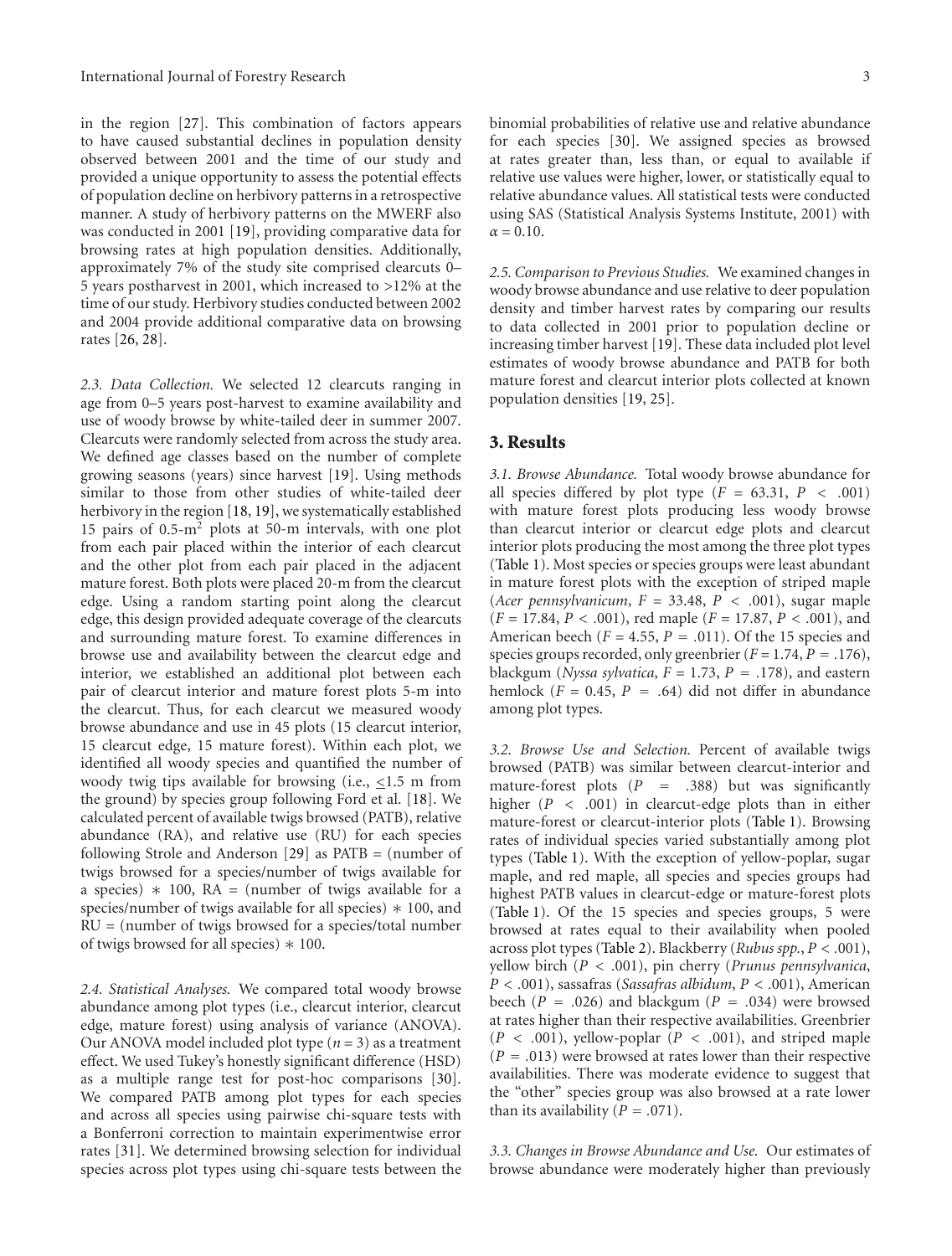|                                         | Clearcut interior <sup>a</sup> |                  | Clearcut edge <sup>a</sup>  |                   | Mature forest <sup>a</sup>  |                    |
|-----------------------------------------|--------------------------------|------------------|-----------------------------|-------------------|-----------------------------|--------------------|
|                                         | Available <sup>b</sup>         | Use <sup>c</sup> | Available <sup>b</sup>      | Use <sup>c</sup>  | Availableb                  | Use <sup>c</sup>   |
| <b>Species</b>                          | (twigs/0.5 m <sup>2</sup> )    | (PATB)           | (twigs/0.5 m <sup>2</sup> ) | (PATB)            | (twigs/0.5 m <sup>2</sup> ) | (PATB)             |
| Blackberry (Rubus spp.)                 | $22.04(2.24)$ A                | 4.18 a           | 12.56(1.51) B               | 6.80 <sub>b</sub> | $0.11(0.07)$ C              | $0.00$ ab          |
| Birch ( <i>Betula spp.</i> )            | $6.81(1.04)$ A                 | 4.57 a           | $5.20(0.91)$ A              | 8.33 b            | $0.44(0.13)$ B              | 10.00 <sub>b</sub> |
| Black cherry (Prunus serotina)          | $4.12(0.81)$ A                 | 3.51a            | $1.69(0.45)$ B              | 4.93 a            | $0.25(0.10)$ B              | 0.00 <sub>b</sub>  |
| Greenbrier (Smilax spp.)                | $3.77(0.85)$ A                 | 0.89a            | 5.74 $(0.75)$ A             | 1.45 ab           | 5.53 $(0.96)$ A             | 1.65 <sub>b</sub>  |
| Yellow-poplar (Liriodendron tulipifera) | $2.77(0.43)$ A                 | 0.40a            | $0.76(0.17)$ B              | 0.00a             | 0.28(0.11) B                | 0.00a              |
| Pin cherry (Prunus pennsylvanica)       | $2.33(0.56)$ A                 | 6.90a            | $1.66(0.53)$ A              | 7.72 a            | $0.09(0.06)$ B              | 0.00 <sub>b</sub>  |
| Other <sup>d</sup>                      | $1.87(0.46)$ A                 | 0.59a            | $0.59(0.14)$ B              | 4.67 ab           | $1.34(0.44)$ AB             | 5.39 <sub>b</sub>  |
| Oak (Quercus spp.)                      | $1.75(0.45)$ A                 | 4.13a            | $0.48(0.26)$ B              | 0.00a             | $0.17(0.08)$ B              | 12.90 b            |
| Striped maple (Acer pennsylvanicum)     | 1.43(0.37)A                    | 3.10a            | $1.06(0.52)$ A              | 1.58 <sub>b</sub> | $2.84(1.10)$ B              | 0.05c              |
| Sassafras (Sassafras albidum)           | $0.87(0.25)$ A                 | 14.01 a          | $0.51(0.28)$ AB             | 4.40 b            | $0.08(0.06)$ B              | 28.57 a            |
| American beech (Fagus grandifolia)      | $0.77(0.30)$ AB                | 0.00a            | $0.11(0.06)$ A              | 5.00 <sub>b</sub> | $1.34(0.40)$ B              | 10.74 <sub>b</sub> |
| Red maple (Acer rubrum)                 | 0.63(0.11)A                    | 13.23a           | $0.68(0.16)$ A              | 6.56 <sub>b</sub> | 3.26(0.59)B                 | 3.24c              |
| Sugar maple ( <i>Acer saccharum</i> )   | $0.56(0.12)$ A                 | 12.87 a          | 0.51(0.15)A                 | 6.52 b            | 2.73(0.48)B                 | 3.26c              |
| Blackgum (Nyssa sylvatica)              | $0.27(0.15)$ A                 | 4.17 a           | $0.05(0.03)$ A              | 22.22 ab          | $0.08(0.04)$ A              | 21.43 <sub>b</sub> |

Table 1: Mean (SE) availability and use of woody browse species in clearcut interior, clearcut edge, and mature forest plots on the MeadWestvaco Wildlife and Ecosystem Research Forest, Randolph County, West Virginia during summer 2007.

 $a_n = 180$  plots in each type.

 $<sup>b</sup>$  Available means in the same row followed by the same upper case letter were statistically similar ( $P > 0.10$ ).</sup>

Use percentages (PATB) in the same row followed by the same lower case letter were statistically similar ( $P > .10$ )

dIncludes cucumbertree (*Magnolia acuminata*), American basswood (*Tilia americana*), mountain magnolia (*Magnolia fraseri*), witch-hazel (*Hamamelis virginiana*), red spruce (*Picea rubens*), and wild grape (*Vitis spp*.)

Eastern hemlock (*Tsuga canadensis*) 0.16 (0.11) A 0.00 a 0.35 (0.21) A 7.94 a 0.16 (0.16) A 0.00 a All species 50.16 (2.51) A 3.99 a 31.95 (1.81) B 5.55 b 18.93 (1.44) C 3.32 a

| TABLE 2: Percent of available twigs browsed (PATB), relative abundance (RA), relative use (RU), and white-tailed deer selection for woody |  |  |  |  |
|-------------------------------------------------------------------------------------------------------------------------------------------|--|--|--|--|
| browse species on the MeadWestvaco Wildlife and Ecosystem Research Forest, Randolph County, West Virginia during summer 2007.             |  |  |  |  |

| Species                                 | <b>PATB</b> | RA    | RU    | Use <sup>a</sup> |
|-----------------------------------------|-------------|-------|-------|------------------|
| Blackberry (Rubus spp.)                 | 5.12        | 34.37 | 40.40 | Greater          |
| Birch (Betula spp.)                     | 6.33        | 12.33 | 17.93 | Greater          |
| Pin cherry (Prunus pennsylvanica)       | 7.07        | 4.04  | 6.57  | Greater          |
| Sassafras (Sassafras albidum)           | 11.45       | 1.44  | 3.79  | Greater          |
| American Beech (Fagus grandifolia)      | 6.73        | 2.20  | 3.40  | Greater          |
| Blackgum (Nyssa sylvatica)              | 9.86        | 0.39  | 0.88  | Greater          |
| Sugar maple (Acer saccharum)            | 5.12        | 3.76  | 5.30  | Equal            |
| Red maple (Acer rubrum)                 | 5.11        | 4.52  | 4.42  | Equal            |
| Oak (Quercus spp.)                      | 3.94        | 2.38  | 2.15  | Equal            |
| Eastern Hemlock (Tsuga canadensis)      | 4.13        | 0.67  | 0.63  | Equal            |
| Black cherry (Prunus serotina)          | 3.76        | 5.99  | 5.18  | Equal            |
| Greenbrier (Smilax spp.)                | 1.39        | 15.08 | 4.80  | Less             |
| Yellow-poplar (Liriodendron tulipifera) | 0.29        | 3.77  | 0.25  | Less             |
| Striped maple (Acer pennsylvanicum)     | 1.46        | 5.28  | 1.77  | Less             |
| Other                                   | 2.92        | 3.77  | 2.53  | Less             |

<sup>a</sup>Indicates RU values were significantly greater than, less than, or equal to RA values

reported in 2001 in both clearcut interior (50 twigs/0.5 m<sup>2</sup> versus 45 twigs/0.5 m<sup>2</sup>) and mature forest (18.9 twigs/0.5 m<sup>2</sup>) versus  $10.2$  twigs/ $0.5$  m<sup>2</sup>) plots, although we could not conduct formal statistical tests of these differences (see [19, Table 1]).

Our observed PATB rates were substantially lower than previously reported in both clearcut interior (3.99% versus 15.5%) and mature forest (3.32% versus 20.5%) plots (see [19, Table 1]). Our overall observed PATB across all plot types was 4.4%, decreasing from previous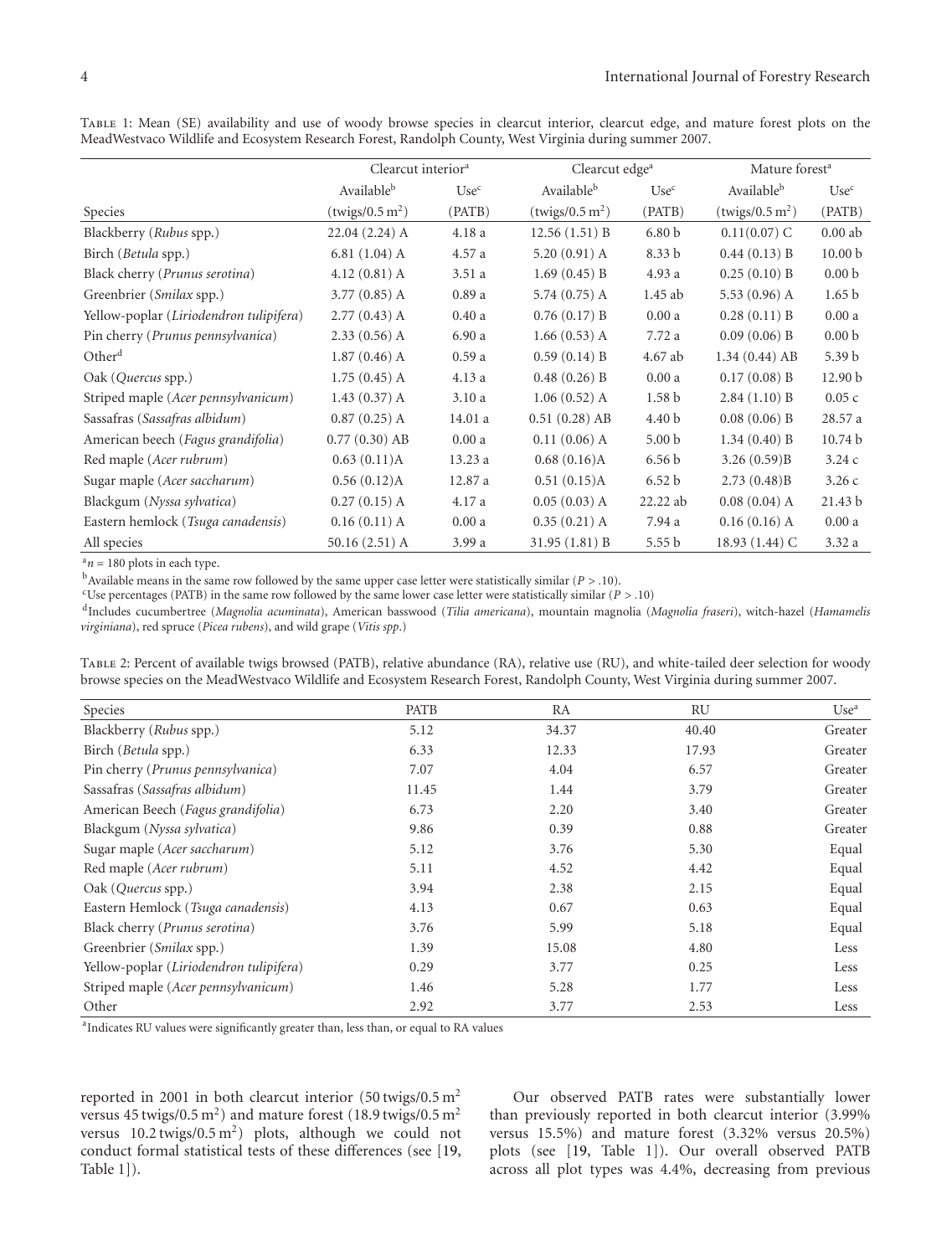estimates of 17.8% [19]. Again, formal statistical tests of these differences could not be conducted. This is consistent with additional studies showing a decrease in browsing rates from 2002 to 2004 during which deer were actively removed from the population for research purposes [26, 28].

#### **4. Discussion**

Previous studies of white-tailed deer browsing rates in the southern Appalachians [18] and coastal plain of South Carolina [21] documented overall summer browsing rates (PATB) of approximately 5% in areas of moderate whitetailed deer densities (6–8/km2), similar to our overall browsing rate of 4.4%. Both Ford et al. [18] and Castleberry et al. [21] concluded that this level of browsing was not high enough to impede growth or establishment of forest vegetation. In contrast, Campbell et al. [19] reported browsing rates in excess of 17% on the MWERF in 2001 when white-tailed deer densities were estimated at  $10/km^2$  [25] and concluded that this level of browsing would likely alter forest composition if it persisted. Miller et al. [28] reported that browsing rates in regenerating clearcuts on the MWERF decreased annually from 2001 to 2004 in part due to increases in the abundance of woody browse across the landscape as a result of increased timber harvest. This led Miller et al. [28] to suggest that a threshold of sufficient browse abundance to overcome herbivory may have been reached on the MWERF. However, Miller et al. [28] did not account for decreases in deer population density, which occurred concomitantly with increases in the amount of timber harvest on the MWERF. In a separate examination, Miller et al. [26] concluded that decreases in browsing rates within a small portion of the MWERF could be attributed to a small-scale experimental reduction in deer population size but failed to account for this across the entire study area. We observed slightly higher densities of woody browse in clearcut interior and mature forest plots than Campbell et al. [19], suggesting that the reduction in browsing rates across our study site may have led to increases in survival of young forest plants. However, the small magnitude of change in woody browse abundance (*>*10% increase) may be of little biological relevance. The higher browsing rates we observed along clearcut edge plots suggest that the effect of reduced browsing rates may be most prevalent within the interior of forest regeneration areas, and that future timber harvest strategies should attempt to reduce the amount of clearcut edge to insure limited browsing and to maximize initial regeneration, particularly when coupled with reduced deer population densities. However, previous research suggests that the browsing rates we observed along clearcut edges (5.55%) are unlikely to have a substantial impact on the growth or survival of forest vegetation [2, 3, 18, 21].

Campbell et al. [19] suggested that low browsing rates of American beech would lead to a larger overstory component of this species and that high browsing rates of birch (*B. allegheniensis*, *B. lenta*) would lead to its decreased abundance in future stands. Conversely, Miller et al. [28] observed

low browsing rates of birch species and a subsequent increase in its availability on the MWERF from 2001 to 2004, suggesting that birch could become an important overstory component in the future. We observed low browsing rates for both American beech and birch species (*<*5%) but found relatively little American beech in our clearcut interior plots, indicating that future stands emanating from the forest regeneration sites we examined may have lower abundance of American beech than predicted by Campbell et al. [19] or suggested by the findings of Miller et al. [28], with the potential for a large birch component in future stands. The predictions of Campbell et al. [19] were based on the assumption that deer population density and browsing rates would remain at high levels. Moreover, variation in previous stand histories may have led to differences in initial species composition between clearcuts that we sampled and those sampled by Campbell et al. [19] and Miller et al. [28]. In addition to these factors, our results may have been slightly biased toward higher browsing rates because most of the clearcuts that were available for sampling during our study were on ridges or in higher elevation areas of the study site, which has been shown to affect browsing rates on the MWERF [19]. However, this would not affect our overall finding of a decrease in browsing rates. Variation in relay floristics or successional dynamics as a result of historic timber harvest strategies, species composition, or topographic location may have influenced browsing rates across the study area, although the extent of our sampling would likely mediate this effect [32]. McGill et al. [33] found that deer herbivory reduced the abundance of pin cherry (*P. pennsylvanicus*) seedlings on the MWERF, whereas pin cherry was relatively abundant in our plots despite being browsed in greater proportion than its availability. This contrast is likely the result of decreases in population density and increases in the amount of forest regeneration areas that combined to increase the amount of percapita browse available after the study of McGill et al. [33].

Our findings suggest that population density and browse abundance across the landscape can influence herbivory and forest regeneration patterns. Although we cannot infer a causal relationship between browsing rates and population density or timber harvest rates, our examination of browse use and abundance following substantial changes in deer population density and timber harvest rates is one of the few studies to attempt to explicitly link both factors simultaneously to changes in herbivory. We found that browsing rates at a population density of approximately 2 deer/km2 were less than 1/3 as high when population densities exceeded 10 deer/km2. Differences between our results and the predictions of Campbell et al. [19] and Miller et al. [28] may indicate that using forest standbased (e.g., individual clearcut) studies of herbivory to predict landscape-level browsing patterns and effects on forest regeneration and structure may not be appropriate without explicitly accounting for confounding factors, such as population density and habitat structure. However, neither study [19, 28] considered the possibility of confounding changes in both population density and timber harvest rates.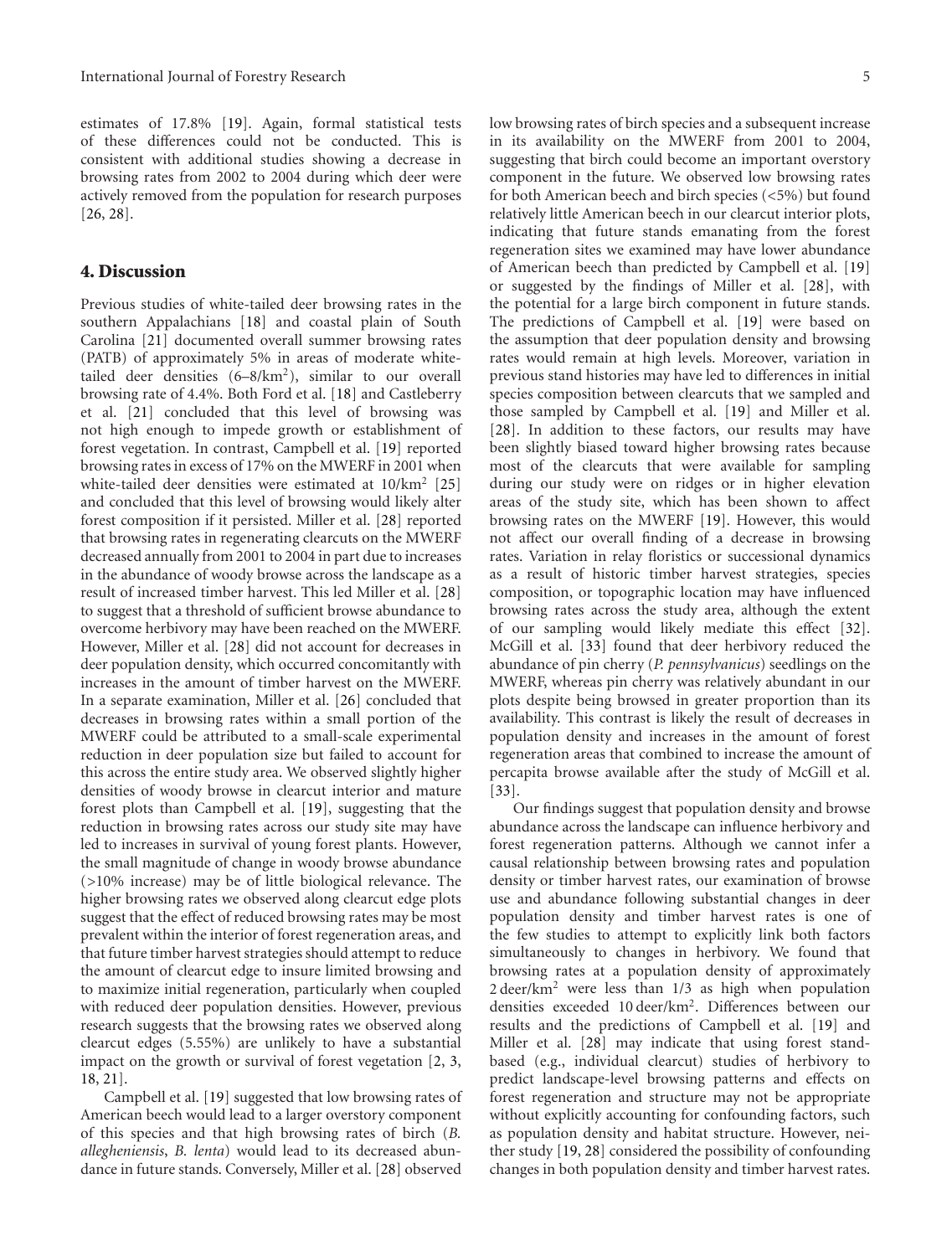Discrepancies between our results and those of Campbell et al. [19] and Miller et al. [28] highlight the need for herbivory studies that account for temporal and spatial variation, particularly in highly dynamic systems.

It has been suggested that increasing timber harvest, thereby increasing the amount of available woody browse across the landscape, is a viable means of reducing browsing pressure to the point that growth and survival of forest vegetation is not impaired by deer [17, 18, 28, 34]. However, increasing the amount of available forage could lead to increased productivity in deer herds in the future, offsetting the benefits of increased timber harvest if done in the absence of population control measures. It is not surprising then that the negative effects of deer herbivory are not as substantial in forest regeneration areas characterized by low deer densities regardless of the amount of timber harvest [8, 17]. Deer densities less than 4/km<sup>2</sup> have been suggested as necessary to ensure that diverse plant communities and healthy reproduction and regeneration of northern hardwood forest communities can persist, regardless of changes in timber harvest management [4]. We observed increases in the abundance of many commercially important species including oak, yellow-poplar, and black cherry since 2001 [19], supporting the theory that increasing timber harvest [28] along with deer population control [26] is a viable means of controlling herbivory, although it is impossible to determine if these increases in abundance were the direct result of changes in population density, amount of early successional habitat, or both. To our knowledge this is the first study to provide comparative data on browsing rates in an area experiencing both an increase in the amount of timber harvested and a reduction in deer density. Moreover, it supports the conclusions of previous researchers that reductions in population density and increases in the amount of early successional vegetation type can reduce deer browsing in forested landscapes. However, we recognize our inability to determine the relative contributions of deer population density and increased timber harvest rates to our observed decrease in herbivory rates. Although we could not account for confounding factors such as mast production, our post-hoc examination of deer herbivory suggests that a combination of increased timber harvest and decreased deer densities is likely to improve growth and survival of forest vegetation by reducing overall browsing rates. We caution against attributing these decreasing solely to changes in population density or timber harvest rates and suggest that large-scale experimental studies are needed to accurately assess the efficacy of these approaches for reducing deer browsing rates.

### **Acknowledgments**

Funding and support for this research was provided by the MeadWestvaco Corporation, West Virginia Division of Natural Resources, and West Virginia University. C. Runner and A. Mynsberge assisted with data collection and plant identification. A. Mynsberge, R. Brooks, and two anonymous reviewers provided helpful comments on earlier versions of this paper.

#### **References**

- [1] D. A. Marquis and R. Brenneman, "The impact of deer on forest vegetation in Pennsylvania," General Technical Report NE-65, US Forest Service, Northeastern Research Station, USDA, Broomall, Pa, USA, 1981.
- [2] D. S. de Calesta, "Effect of white-tailed deer on songbirds within managed forests in Pennsylvania," *Journal of Wildlife Management*, vol. 58, no. 4, pp. 711–718, 1994.
- [3] S. B. Horsley, S. L. Stout, and D. S. DeCalesta, "Whitetailed deer impact on the vegetation dynamics of a northern hardwood forest," *Ecological Applications*, vol. 13, no. 1, pp. 98–118, 2003.
- [4] W. S. Alverson, D. M. Waller, and S. L. Solheim, "Forests to deer: edge effects in northern Wisconsin," *Conservation Biology*, vol. 2, no. 4, pp. 348–358, 1988.
- [5] R. C. Anderson, "Height of white-flowered trillium (*Trillium grandiflorum*) as an index of deer browsing intensity," *Ecological Applications*, vol. 4, no. 1, pp. 104–109, 1994.
- [6] D. J. Augustine and L. E. Frelich, "Effects of white-tailed deer on populations of an understory forb in fragmented deciduous forests," *Conservation Biology*, vol. 12, no. 5, pp. 995–1004, 1998.
- [7] C. R. Rossell Jr., B. Gorsira, and S. Patch, "Effects of whitetailed deer on vegetation structure and woody seedling composition in three forest types on the Piedmont Plateau," *Forest Ecology and Management*, vol. 210, no. 1–3, pp. 415– 424, 2005.
- [8] N. G. Tilghman, "Impacts of white-tailed deer on forest regeneration in northwestern Pennsylvania," *Journal of Wildlife Management*, vol. 53, no. 3, pp. 524–532, 1989.
- [9] F. L. Russell and N. L. Fowler, "Effects of white-tailed deer on the population dynamics of acorns, seedlings and small saplings of *Quercus buckleyi*," *Plant Ecology*, vol. 173, no. 1, pp. 59–72, 2004.
- [10] K. A. K. Stromayer and R. J. Warren, "Are overabundant deer herds in the eastern United States creating alternate stable states in forest plant communities?" *Wildlife Society Bulletin*, vol. 25, no. 2, pp. 227–234, 1997.
- [11] W. S. Alverson and D. M. Waller, "Deer populations and the widespread failure of hemlock regeneration in northern forests," in *The Science of Overabundance: Deer Ecology and Population Management*, W. J. McShea, H. B. Underwood, and J. H. Rappole, Eds., pp. 280–297, Smithsonian Institution Press, Washington, DC, USA, 1997.
- [12] R. C. Anderson and A. J. Katz, "Recovery of browsesensitive tree species following release from white-tailed deer *Odocoileus virginianus* Zimmerman browsing pressure," *Biological Conservation*, vol. 63, no. 3, pp. 203–208, 1993.
- [13] W. J. McShea and J. H. Rappole, "Managing the abundance and diversity of breeding bird populations through manipulation of deer populations," *Conservation Biology*, vol. 14, no. 4, pp. 1161–1170, 2000.
- [14] W. J. McShea, M. V. McDonald, G. E. Morton, R. Meier, and J. H. Rappole, "Long-term monitoring of Kentucky Warbler habitat selection," *Auk*, vol. 112, no. 2, pp. 375–381, 1995.
- [15] S. Allombert, A. J. Gaston, and J.-L. Martin, "A natural experiment on the impact of overabundant deer on songbird populations," *Biological Conservation*, vol. 126, no. 1, pp. 1–13, 2005.
- [16] S. Allombert, S. Stockton, and J.-L. Martin, "A natural experiment on the impact of overabundant deer on forest invertebrates," *Conservation Biology*, vol. 19, no. 6, pp. 1917– 1929, 2005.